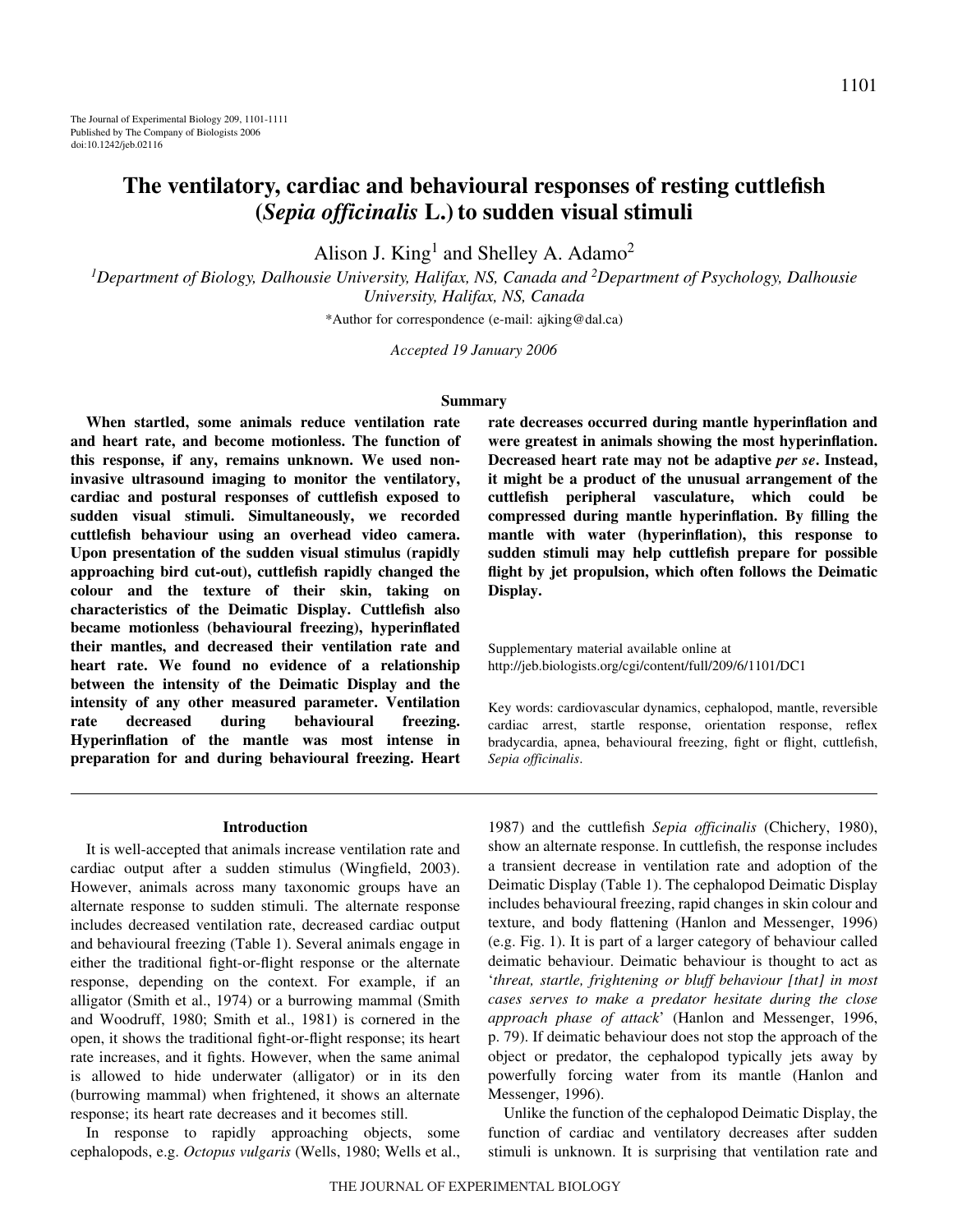| Species                                            | Behaviour        | Heart rate                                                | Ventilation                         | Reference                    |
|----------------------------------------------------|------------------|-----------------------------------------------------------|-------------------------------------|------------------------------|
| White-tailed deer fawn<br>(Odocoileus virtinianus) | 'Freezing'       | Decreased by $60\pm1.4\%$ for<br>$23 \pm 1.8$ s           | Stopped in 72% of<br>trials         | Jacobsen, 1979               |
| White Carneaux pigeon<br>(Columba livia)           | Not reported     | Decreased by $6\%$ for 4 s                                | Not reported                        | Cohen and MacDonald,<br>1971 |
| American alligator<br>(Alligator mississippiensis) | 'Freezing'       | Decreased by at least 84%<br>for up to 15 min             | Stopped                             | Smith et al., 1974           |
| Anuran amphibian<br>(Rana pipiens)                 | 'Freezing'       | Heart missed a beat                                       | Not reported                        | Laming and Austin, 1981      |
| Tilapia<br>(Oreochromis mossambicus)               | 'Freezing'       | Arrhythmia for 10–75 s<br>with arrest for $13.8 - 18.5$ s | Stopped                             | Barham et al., 1985          |
| Hermit crab<br>(Dardanus arrosor)                  | 'Alert pattern'  | Cardiac arrest for $1-10$ s                               | Paused scaphognathite<br>irrigation | Cuadras, 1980                |
| Common octopus<br><i>(Octopus vulgaris)</i>        | Deimatic Display | Arrhythmia for<br>approximately 30 s                      | Not reported                        | Wells et al., 1987           |
| Common European cuttlefish<br>(Sepia officinalis)  | Deimatic Display | No change                                                 | Stopped or slowed for<br>$1-6s$     | Chichery, 1980               |

Table 1. *Examples of the alternate reaction in selected animals across taxonomic groups* 

heart rate fall before possible flight. *Octopus* escape jetting is likely anaerobic (O'Dor and Webber, 1991) and limited by the accumulation of oxygen debt (Wells et al., 1987). Because resting coleoid cephalopods remove almost all the oxygen from their blood during its circuit through the body (Withers, 1992), reduced blood flow or reduced oxygen exchange will force them into anaerobic metabolism. It seems maladaptive to start accumulating oxygen debt, and thereby limit the duration of escape jetting, before escape jetting has started.

In other animals, the adaptive function of bradycardia and decreased ventilation after sudden stimuli is also unknown. Nevertheless, the prevalence of an alternate reaction across vertebrate and invertebrate groups (Table 1) invites hypotheses that assume it has a universally adaptive function. Four major hypotheses explaining the decreases in cardiac and ventilatory function during the alternate response have arisen from the



Fig. 1. An example of the Deimatic Display seen in our experiments. This animal showed behavioural freezing, paired Mantle spots (that look like eyes), dark elements on the fins, Smooth mantle, Mantle widening and Arm spreading. It did not show pronounced Mantle paling. Fig. 2A shows the same cuttlefish at rest.

vertebrate literature. They are summarized in Table 2. Unfortunately, because many vertebrate studies simultaneously monitor only two or three aspects of the alternate response (Cuadras, 1981), there is no conclusive evidence about its function in a given vertebrate, let alone if it is similar to that of other animals.

We can monitor ventilation and heart rate in cuttlefish (*S. officinalis*) non-invasively using ultrasound (King et al., 2005). Simultaneously, we can monitor behaviour using an overhead video camera. The goal of this study was to simultaneously quantify the behavioural, postural, cardiac and ventilatory responses of cuttlefish to sudden stimuli. This information will help us to determine the function of the alternate response in cephalopods and possibly suggest a plausible function for it in other animals.

#### **Materials and methods**

### *General housing conditions and experimental set-up*

Cuttlefish were housed as described previously (King et al., 2005). Briefly, we obtained six juvenile, cultured *Sepia officinalis* L. from the National Resource Center for Cephalopods, Galveston, Texas, USA. In the Dalhousie Aquatron, we housed two visually isolated cuttlefish in each home tank. Experiments were performed on sexually mature male and female cuttlefish,  $15.5-18.5$  cm in mantle length, between February and March 2003. Water temperature was 15°C both in the home and in the experimental tanks.

Using the experimental tank described previously (King et al., 2005), we monitored ventilation rate and heart rate using an ultrasound machine and a 5 MHz convex array ultrasound transducer (Ultramark 4 plus, Advanced Laboratory Technologies, Bothell, Washington, USA). Ultrasound videos (sonograms) were recorded on Hi-8 videotape. One cuttlefish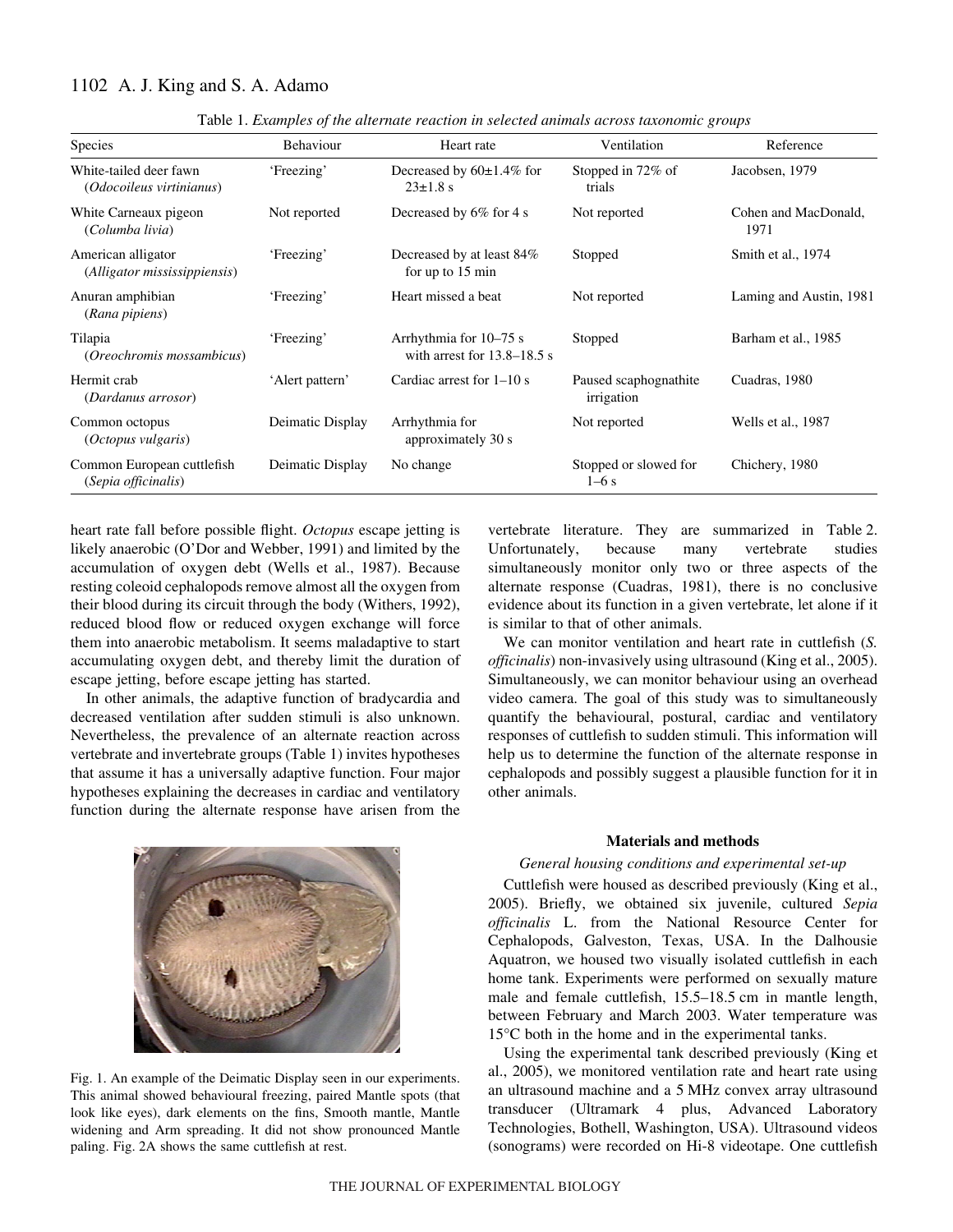| <b>Hypothesis</b>                                                                                                                                                                                                     | Reference                                                  |
|-----------------------------------------------------------------------------------------------------------------------------------------------------------------------------------------------------------------------|------------------------------------------------------------|
| (1) Decreased heart rate, decreased ventilation rate and behavioural freezing reduce<br>movement and noise from the animal. This helps it hide from predators.                                                        | Jacobsen, 1979; Barham et al., 1985                        |
| (2) Ventilation rate and heart rate slow because metabolic rate drops. Lowered metabolic<br>rates allow diving and burrowing air-breathing vertebrates to remain hidden underwater<br>or in a hypoxic den for longer. | Smith and Woodruff, 1980; Smith et al., 1981               |
| (3) In preparation for flight, blood is redistributed from vegetative to locomotory muscles.<br>This causes a reflexive drop in heart rate.                                                                           | Laming and Savage, 1980; Laming and<br><b>Austin, 1981</b> |
| (4) Heart rate drops to reduce blood pressure. This protects delicate tissues and capillaries<br>during the subsequent increase in blood pressure at the onset of locomotion.                                         | Ide and Hoffmann, 2002; Cooke et al., 2003                 |

Table 2. *Hypotheses from the vertebrate literature explaining lowered ventilation rate and heart rate after sudden stimuli* 

was present in the experimental tank at a time. To reduce disruption to the cuttlefish during experiments, the experimental tank was divided into an inner and outer compartment. The water-filled space between the compartments allowed the transducer to be operated without disturbing the cuttlefish. To avoid acoustic blocking from the cuttlebone, we insonated cuttlefish from below, through the acoustically transparent plastic bottoms of both the inner and outer compartments. In separate experiments, we noted that water remained well aerated in the inner tank when a cuttlefish was present  $(>90\%$  O<sub>2</sub> saturation).

To visually isolate the cuttlefish from the rest of the room during experiments, an opaque plastic curtain surrounded the experimental tank. A camcorder (CCD-TR910 NTSC, Sony, Tokyo, Japan) above the tank and connected to a remote monitor (Trinitron, Sony), enabled us to monitor cuttlefish behaviour and to record it on Hi-8 videotape during experiments. Sonograms and behavioural videos were synchronized using a pre-determined audio cue recorded on both tapes. A small lamp with a white bulb illuminated the experimental tank. The light was directed beside the tank so that it did not shine directly on the cuttlefish but still provided enough light to produce clear behavioural video. Examples of sonograms and behavioural videos are available online as part of this article (supplementary material, Videos 1–3).

### *Outline of experimental procedure*

Once moved from the home tank to the experimental tank, the cuttlefish was allowed to acclimate to the experimental tank for at least 2 h while we quantified behaviour, ventilation rate and heart rate. Then it was exposed once only to the startling visual stimulus (bird cut-out, see below). Behaviour, posture, ventilation rate and heart rate were quantified before and after the exposure. Several trials were performed on each cuttlefish. Trials on a given cuttlefish were separated by at least 2 days.

# *Quantification of behaviour, ventilation rate and heart rate during acclimatization*

Fish stressed by subcutaneous injection of 2% or 3% formalin have elevated 'resting' heart rates and show less cardiac inhibition during their alternate response than control fish (Ide and Hoffmann, 2002). Similarly, hermit crabs that

have elevated 'resting' heart rates after surgery have diminished alternate responses (Cuadras, 1980). We do not know whether stressed cuttlefish, defined as having elevated heart rates, also show less cardiac inhibition during the alternate response. To verify that the behaviour, ventilation rate and heart rate of cuttlefish in the experimental tank decreased to a resting plateau, we monitored these parameters during the 2-h acclimatization. Behaviour was assessed for 30 s at each of the following times during acclimatization: 30, 45, 60, 75, 90, 105 and 120 min. A behaviour score of 1 denoted that the cuttlefish was sitting on the bottom of the tank for the entire 30-s assessment. A behaviour score of 2 denoted that the cuttlefish was moving using its fins for part of the assessment period. A behaviour score of 3 denoted that the cuttlefish was moving using jets for part of the assessment period. Ultrasound could only be performed on stationary cuttlefish. After each behavioural assessment, we estimated the ventilation rate and the heart rate of the cuttlefish using ultrasound. Heart rate was estimated by counting the number of full contraction cycles of the ventricle completed in 10 s. Ventilation rate was estimated by counting the number of full sweeps of the collar flaps completed in 10 s. We used the collar flaps instead of the mantle to determine ventilation rate because the collar flaps move visibly even during resting ventilation (Bone et al., 1994). If measurements of physiological rates were not successful within 5 min, the attempt was stopped. Measurements were always successful at 120 min.

To assess whether a resting plateau was achieved, we used the behaviour score, ventilation rate and heart rate for each time point measured during the 2-h acclimation period. Several trials were performed on the same cuttlefish. For behaviour, we first calculated the median behaviour score over all trials for each cuttlefish and for each time point. Then we calculated one median value over all cuttlefish for each time point. For ventilation rate and heart rate, we first calculated the rate difference between subsequent readings because absolute rates varied between cuttlefish and could not be meaningfully compared. These differences were then treated like the behaviour scores, resulting in one median value for all cuttlefish for each time point. A score of zero for ventilation rate or heart rate indicated no change from the last time point, and therefore that the rate was stable. The median behaviour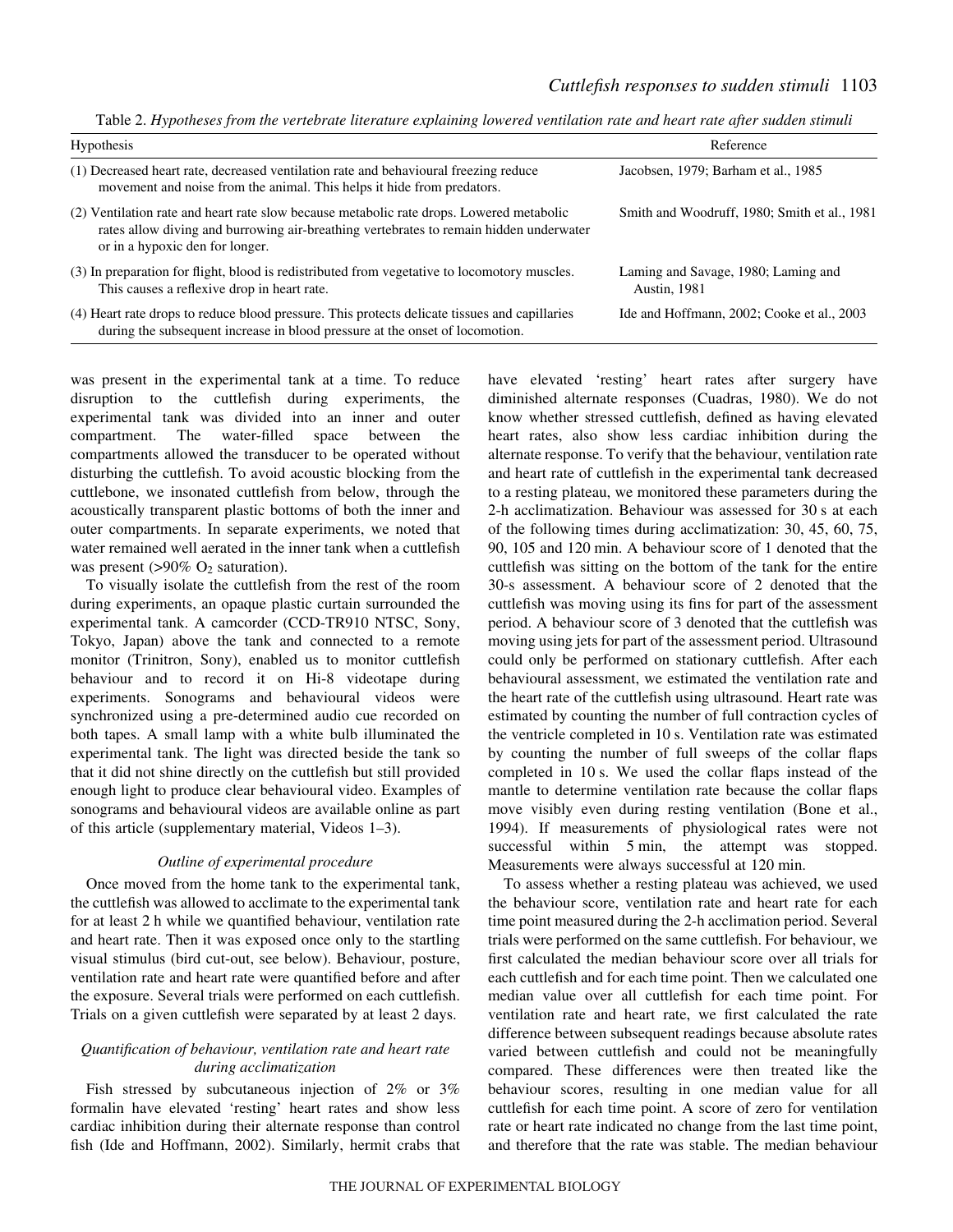score, ventilation score and heart rate score were plotted and inspected for a plateau.

### *Introduction of the startling visual stimulus*

At least 2 h after transfer to the experimental tank, we exposed the cuttlefish to a sudden visual stimulus. The stimulus was a white, bird-shaped, Styrofoam cut-out. The stimulus was moved at approximately  $0.7 \text{ m s}^{-1}$  over the experimental tank by a pulley system and left over the tank without further manipulation until the end of the trial. The trial ended when the cuttlefish settled on the bottom of the tank, and its ventilation rate and heart rate returned to approximately resting values (estimated over  $10 s$  as in the previous section). The stimulus was bird-shaped because birds are putative predators of cuttlefish in the wild (Blaber and Wassenberg, 1989; Lipinski and Jackson, 1989). However, the shape of the stimulus is probably unimportant; we and previous researchers have noticed that cuttlefish and octopods perform the Deimatic Display to a variety of suddenly approaching objects, including rectangles (Johansen and Martin, 1962; Wells, 1979; Chichery, 1980; Wells, 1980).

# *Quantification of ventilation rate and heart rate before and after introduction of the startling visual stimulus*

We used ultrasound to visualize either the movements of the collar flaps (ventilation rate) or ventricular contractions (heart rate) from at least 30 s before the stimulus until the cuttlefish started swimming after the stimulus. When visualizing the collar flaps, we could also see the contractions of the anterior vena cava, and when visualizing the ventricle, we could also see the contractions of the lateral venae cavae (veins named according to King et al., 2005). Contractions of the anterior vena cava and the lateral venae cavae are indicators of venous return. It was not possible to reliably image the ventricle and the collar flaps simultaneously. Therefore, there was no way to compare the ventilatory and cardiac responses of a cuttlefish in a given trial because only one could be imaged at a time.

If the cuttlefish moved during stimulus presentation, thereby preventing continuous data collection with the ultrasound, the trial was discarded (10/26 trials). We performed enough separate trials (each including acclimatization and one presentation of the stimulus) on each cuttlefish to obtain at least one example of its ventilatory response and one example of its cardiac response to sudden stimuli. Data were successfully collected from the collar flaps (ventilation) in one trial for each of the six cuttlefish. Systemic heart data were successfully collected for all cuttlefish, three cuttlefish producing more than one successful trial (10 trials total).

During video playback after the trial had ended, we determined ventilation and heart rates. These rate calculations were separate from and more precise than the estimates of ventilation rate and heart rate made during acclimatization (see above section on acclimatization). They are presented as per minute  $(\text{min}^{-1})$  rates in the results ( $vs$  10 s rates presented for acclimatization). From successful sonograms of the collar flaps, we recorded the times  $(\pm 1/15 \text{ s})$  at which the collar flaps

completed each full ventilation cycle. In successful sonograms of the systemic heart, we recorded the times  $(\pm 1/15 \text{ s})$  at which the ventricle was fully contracted. For both the collar flaps and the ventricle, we used the time it took to complete each cycle to calculate the rate  $min^{-1}$  using the equation: rate min<sup>-1</sup>=(period of contraction)<sup>-1</sup> $\times$ 60, where the period of contraction is measured in s.

These  $\min^{-1}$  rates were plotted and inspected using recent procedures of visual inspection (Ide and Hoffmann, 2002; Cooke et al., 2003). Individual  $min^{-1}$  rates after the stimulus had to differ from all individual  $min^{-1}$  rates before the stimulus by at least the measurement error in order to be considered a true change. The measurement error was taken as  $1/15$  s, because this was the accuracy of our beat-to-beat time measurements (see above). Explicitly stated, we found the lowest  $min^{-1}$  rate before the stimulus and lowered it by the measurement error  $(\pm 1/15 \text{ s})$ . If any of the 7 rates immediately following the stimulus were lower than this, the rate was considered to have decreased. Similarly, to determine whether the rate rose above resting values after the stimulus, we found the highest rate before the stimulus and increased it by the measurement error  $(\pm 1/15 \text{ s})$ . If any of the seven rates after the stimulus were higher than this, the rate was considered to have increased. Sometimes, the rates both decreased below and increased above resting levels after the stimulus in the same trial. As a baseline for each trial, we averaged together the  $min^{-1}$  rates for the entire 30-s resting period before the stimulus. The magnitude of increases or decreases in rates was calculated as a percentage of the baseline rate.

# *Quantification of the behavioural and postural responses to the startling visual stimulus*

Behavioural data were obtained for all 26 trials, and displayed considerable variability. The behavioural reaction during the alternate response was best described as the Deimatic Display (e.g. Fig. 1). Variability in the Deimatic Display has been noted by previous authors (Chichery, 1980; Hanlon and Messenger, 1996), who also identified its key components. In order to quantify the chromatic and textural reaction of the cuttlefish to the stimulus, we selected the four key chromatic and textural components of the display that differed obviously between our trials: Mantle paling, paired Mantle spots (that look like eyes), dark elements on the fins, and Smooth mantle (i.e. mantle devoid of papillae). The number of these that occurred during a given trial was called the chromatic and textural index.

Mantle flattening and Arm spreading are two key postural components of the Deimatic Display. Mantle flattening implies both a lateral widening of the mantle and a reduction in its dorso-ventral height. To quantify Mantle flattening and Arm spreading, we used the public domain NIH Image program (version 1.62, developed at the US National Institutes of Health and available on the internet at http://rsb.info.nih.gov/nihimage/). We measured the mantle and arms at the points described below and depicted in Fig. 2, before and after the stimulus.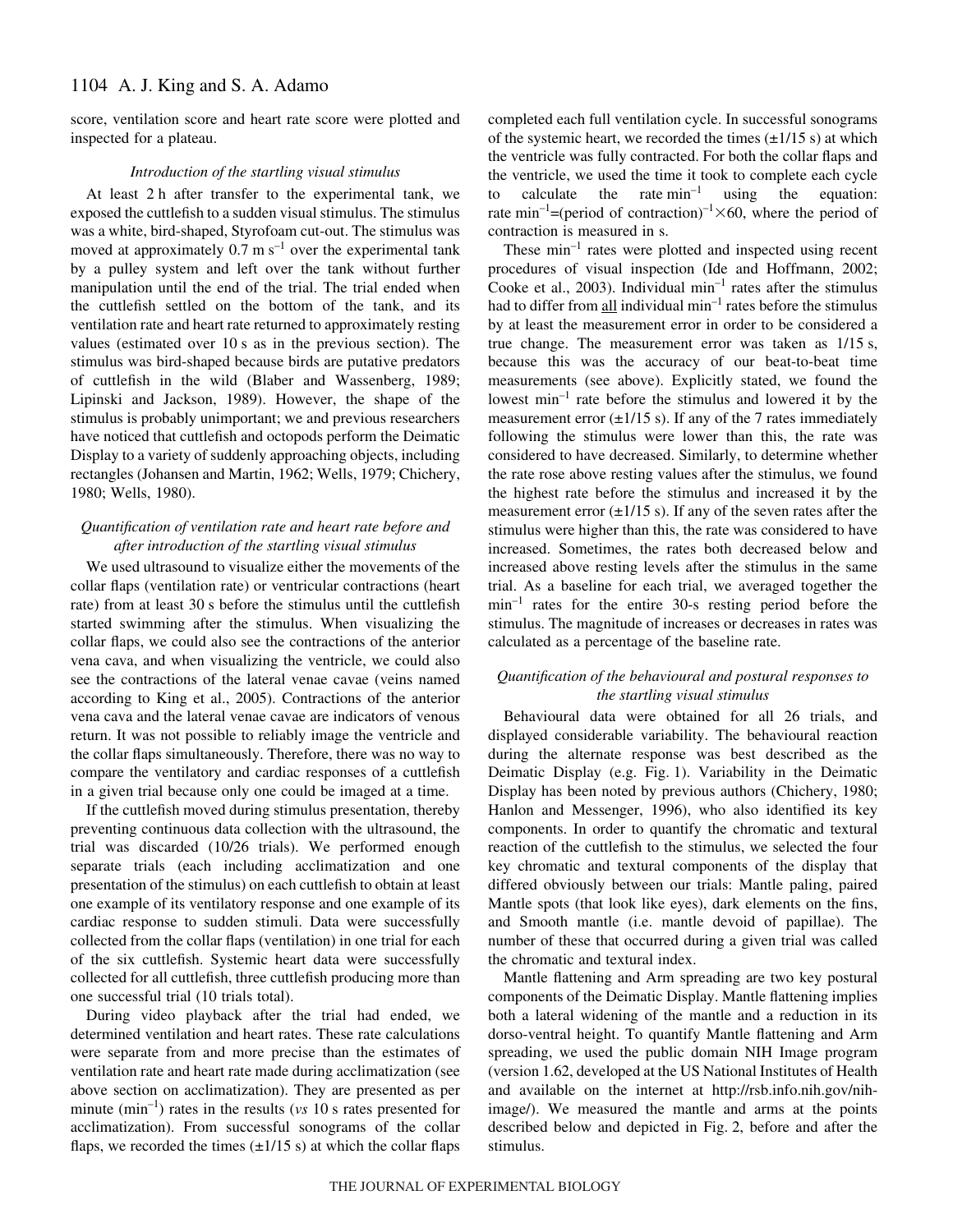Fig. 2. The parameters measured to quantify posture. (A) The width of the mantle was measured along line a, the width of the arms along line b. (B) Schematics of the crosssectional view through plane 1 in A (sonogram of collar flaps). The left hand schematic represents an animal at rest, the right, an animal during the alternate response. The dorso-ventral height of the anterior mantle was measured along line c. The area of the anterior mantle cavity (water space) was stippled area d. (C) Schematics of the crosssectional view through plane 2 in A (sonogram of the ventricle). As in B, the left hand schematic represents an animal at rest, the right, an animal during the alternate response. The dorso-ventral height of the mid-mantle was measured along line e. The area of the midmantle cavity was stippled area (f). avc, anterior vena cava; cf, collar flap; fu, funnel; m, mantle; all grey areas represent viscera; all white areas represent fluid-filled spaces.



From the behavioural video: (a) the width of the mantle approximately halfway down the mantle (the 'mid-mantle'); (b) the distance between the outer edges of the base of the  $4<sup>th</sup>$ arms.

From the sonogram of the collar flaps: (c) the distance between the cuttlebone and the inside surface of the mantle (dorso-ventral height of the anterior mantle); (d) the area of the water space in the anterior mantle cavity (one side only).

From the sonogram of the ventricle: (e) the distance between the cuttlebone and the inside surface of the mantle (dorso-ventral height of the mid-mantle); (f) the area of the water space of the mid-mantle cavity (one side, from the midline).

For each trial, we captured one frame on an inhalation 5 s or less before the stimulus (resting) and another frame after the stimulus at the onset of the most intense part of the behavioural reaction. The resting frame and the reaction frame were each measured three times. The mean of the three measurements was the reported value. The standard deviation (s.d.) of the three measurements was the measurement error. If the mean measurement before and after the stimulus did not differ by more than the measurement error, we considered there to be no change. We omitted trials in which the cuttlefish changed orientation after the stimulus. If we measured the change in one of the parameters in more than one trial for a given cuttlefish, the mean change was reported for that cuttlefish.

Summary statistics describe the median and quartiles of these means over all animals. Measurements before and after stimulus presentation were compared using a paired-sample *t* test (Zar, 1999) because sizes are likely to originate from a normally distributed population. We did not report on the following key components of the Deimatic Display: Fin stalling (i.e. the fins stop moving) and spreading, Pupil dilation and Dark ring around the eye. The last two were seldom seen in our experiments.

#### **Results**

### *Behaviour, ventilation rate and heart rate during acclimatization*

Immediately after transfer, cuttlefish swam agitatedly around the experimental tank. However, from min 75 of the acclimatization onward, cuttlefish showed a median behaviour score of 1. By 90 min, the third quartile also fell to 1 and remained at 1 for the rest of the acclimatization, indicating that cuttlefish were resting quietly on the bottom of the experimental tank (Fig. 3A).

During acclimatization, the median ventilation rate did not drop between the first reading at 30 min and the last reading at 120 min (Fig. 3B). Median heart rate decreased until 90 min (as indicated by negative values), and then became stable  $(Fig. 3C)$ .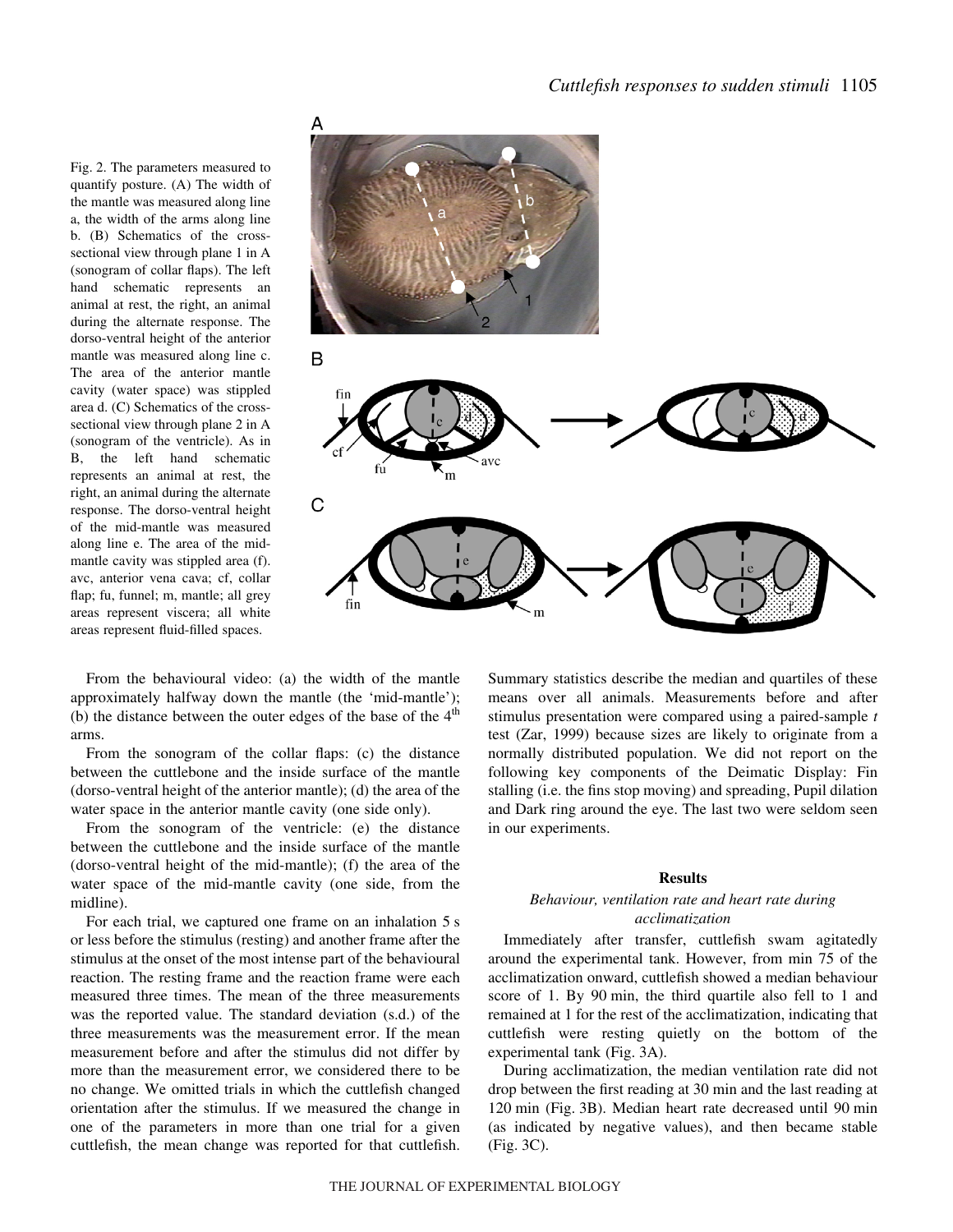

Fig. 3. (A) The median behaviour scores  $(\pm 1st$  and 3rd quartiles) during the 2-h acclimatization period over all cuttlefish (*N*=6). A score of 1 indicates resting cuttlefish. (B) Median difference between subsequent estimations of ventilation rate (±1st and 3rd quartiles) during the 2 h acclimatization period. A score of 0 indicates no change between readings; a negative score indicates falling rates (*N*=6). (C) Same as B, but for heart rate (*N*=6).

#### *The four locomotory stages of the alternate reaction*

After 120 min, the cuttlefish were exposed to a sudden visual stimulus. Observations from the behavioural video indicated that cuttlefish typically had a four-stage locomotory reaction to the stimulus (e.g. Video 1 in supplementary material). These stages are summarized in Table 3, and described below.

The first and shortest stage (duration range:  $1-12$  s) started at the onset of the behavioural response. It consisted primarily of subtle movements such as slowing of fin undulations and widening of the arms and mantle. During the second stage, the cuttlefish showed behavioural freezing for a period of  $1-34$  s. No movement of the mantle, collar flaps, fins or arms were visible from above during this stage. The third stage started when movement again became discernible (duration range of stage  $3: 7-332$  s). This usually started with ventilation and the resulting movements of the mantle, fins and the lateral ridges on the fourth arms. Movements usually became progressively larger until the cuttlefish started swimming at the start of the



Fig. 4. Representative examples of the ventilatory  $(A)$  and cardiac  $(B)$ reactions to startling stimuli. The stimulus was presented at time 0. Vertical lines delineate resting behaviours and reaction stages 1–3. Broken lines delimit the maximum and minimum rates before the stimulus. Circles emphasize maximum and minimum rates after the stimulus. (A) Cuttlefish #12: decrease in ventilation rate: 78.9% (Video 2 in supplementary material). (B) Cuttlefish #22: decrease in heart rate: 28.3%.

fourth stage. The fourth stage ended when the cuttlefish again settled on the bottom of the experimental tank and its heart and ventilation rates returned approximately to resting values. The fourth stage was the longest and took between 3 and 28 min. All six cuttlefish typically showed this four-stage pattern, although four of the six cuttlefish occasionally skipped stages (6/26 trials). Two did not become immobile in some of their trials (cuttlefish #11 skipped stage 2 in 2/6 trials, #12 in 2/4 trials). Two cuttlefish did not swim in some of their trials (cuttlefish #17 and #22 skipped stage 4 in 1/4 trials each).

#### *Ventilatory and cardiac reactions to sudden visual stimuli*

From the sonograms that were recorded simultaneously with the behaviour video, we quantified how ventilation rate (Video 2 in supplementary material) and heart rate (Video 3 in supplementary material) changed after presentation of the visual stimulus. We also monitored venous contractions of the anterior vena cava and lateral venae cavae on the sonograms. Because sonograms and behavioural video recordings were synchronized by an audio cue, we were able to determine when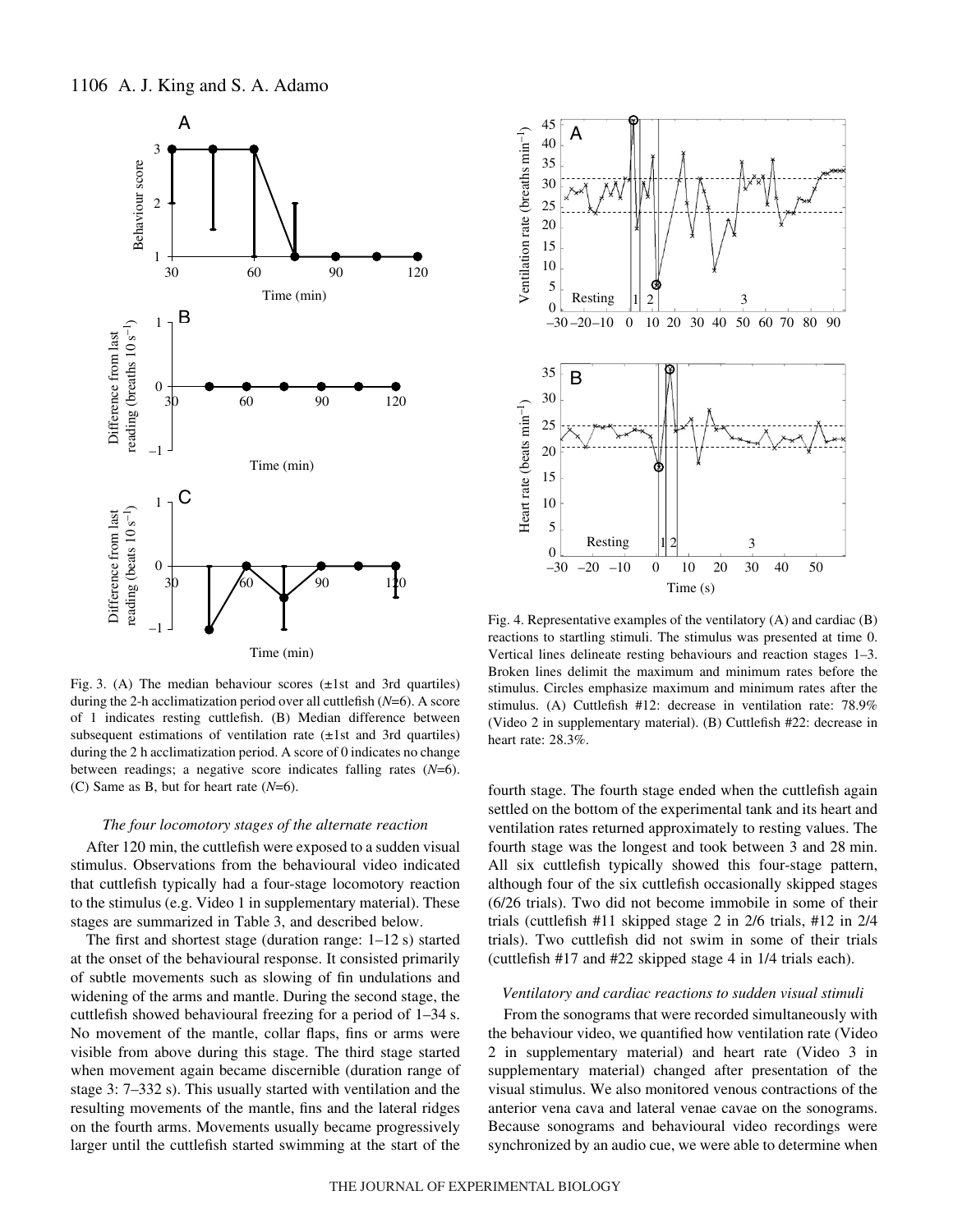|                                                              | Stage 1                                      | Stage 2                                               | Stage 3                                         | Stage 4                                           | End of experiment                                         |
|--------------------------------------------------------------|----------------------------------------------|-------------------------------------------------------|-------------------------------------------------|---------------------------------------------------|-----------------------------------------------------------|
| Defining locomotion                                          | Slowing of<br>movements                      | Behavioural freezing                                  | Resumption of<br>movement                       | Swimming                                          | Resumption of<br>resting behaviour                        |
| Duration                                                     | 3 s (2.5 s)                                  | 3 s (3,12 s)                                          | 40 s $(13,77 s)$                                | $9 \text{ min} (7,16 \text{ min})$                | N/A                                                       |
| Important ventilatory<br>and cardiac events<br>(see Table 4) | Heart rate decreased<br>below resting levels | Ventilation rate<br>decreased below<br>resting levels | Ventilation rate<br>and heart rate<br>recovered | Rates impossible<br>to measure due<br>to swimming | Ventilation rate and<br>heart rate returned<br>to resting |
| Important chromatic<br>and textural events<br>(see text)     | Rapid chromatic and<br>textural changes      | Some textural changes;<br>Deimatic Display            | Recovery from<br>Deimatic Display               | Recovery from<br>Deimatic Display                 | None                                                      |

Table 3. Summary of the four locomotory stages of the alternate reaction in cuttlefish

Duration is expressed as the median over all cuttlefish (*N*=6; 1st, 3rd quartiles in parentheses). Also included are the important ventilation rate, heart rate and chromatic and textural changes.

the changes in ventilation rate and heart rate occurred relative to the four locomotory stages described in the previous section and in Table 3.

Before presentation of the stimulus, the mean ventilation rate for all six cuttlefish was  $35.0\pm9.3$  breaths min<sup>-1</sup> (calculated from baseline, not acclimatization, rates; see Materials and methods). After presentation of the stimulus, ventilation rate always decreased below baseline rates, either in stage 2 or at the onset of stage 3 (range: 24.8–84.6%; Table 4). Ventilatory movements of the collar flaps not only slowed, but stopped entirely in 4/6 cuttlefish for 3.7–16.3 s. The % decrease in the ventilation rate was inversely proportional to the baseline ventilation rate of the cuttlefish (linear regression:  $r^2$ =0.95,  $P$ =0.0009,  $N$ =6). In other words, the lower the rate before the stimulus, the larger the % drop in rate after the stimulus. Animals with lower baseline rates were also more likely to experience ventilatory arrest. Before decreasing, ventilation rate increased above baseline for one breath in 3/6 cuttlefish (e.g. Fig. 4A). These were not always the trials that subsequently showed ventilatory arrest.

In resting cuttlefish, the contractions of the anterior vena cava have the same rate as ventilatory contractions (King et al., 2005). After presentation of the sudden stimulus, the contractions of the anterior vena cava slowed or stopped almost simultaneously with the movements of the collar flaps (4/5 cuttlefish where contractions of the anterior vena cava were visible).

Before presentation of the stimulus, the mean heart rate for the six cuttlefish was  $24.0\pm5.1$  beats min<sup>-1</sup> (calculated from

baseline, not acclimatization, rates; see Materials and methods). If all reaction stages were present, heart rate decreased after presentation of the sudden stimulus, typically in stage 1 (range:  $11.6 - 82.3\%$ ; Table 4). If cuttlefish did not show all stages of the reaction, then there was either no decrease in heart rate (2/3 trials, 2/3 cuttlefish), or a very modest one (12.1% decrease, 1/3 trials, 1/3 cuttlefish). Cardiac arrest occurred in 3/7 trials (2/5 cuttlefish; these trials also included all reaction stages) and lasted for  $5.3-20.0$  s. As with ventilation rate, the percentage decrease in heart rate was inversely proportional to the baseline rate of the cuttlefish (linear regression:  $r^2$ =0.83, *P*=0.03, *N*=5), and animals with the lowest baseline rates were more likely to experience cardiac arrest. Heart rate occasionally increased above baseline (2/7 trials, 2/7 cuttlefish). In contrast to increases in ventilation rate, increases in heart rate occurred for one contraction immediately after the lowest heart rate (Fig. 4B).

In resting cuttlefish, contractions of the lateral venae cavae have the same contraction rate as the systemic heart (King et al., 2005). After the sudden stimulus, the contractions of the lateral venae cavae slowed or stopped almost simultaneously with those of the systemic heart (9/10 trials, 6/6 cuttlefish).

#### *Chromatic and textural reactions to sudden stimuli*

In the 30-s period before the stimulus, cuttlefish showed resting body colouration (King, 2005). Upon presentation of the stimulus, 5/6 cuttlefish showed a chromatic and textural reaction consistent with the Deimatic Display (e.g. Video 1 in

Table 4. *Summary of the ventilatory and cardiac responses of cuttlefish to sudden stimuli* 

|                  | No. of trials<br>No. of cuttlefish | % Rate decrease median<br>(1st, 3rd quartiles) | Stage that decrease occurred                                             | Occurrence of arrest         | Duration of arrest,<br>range $(s)$ |
|------------------|------------------------------------|------------------------------------------------|--------------------------------------------------------------------------|------------------------------|------------------------------------|
| Ventilation rate | 6                                  | 63.5<br>(46.0, 78.9)                           | Stage 2: 4/6 cuttlefish<br>Onset of stage 3: 2/6 cuttlefish              | 4/6 trials                   | $3.7 - 16.3$                       |
| Heart rate       |                                    | 48.3<br>(20.0, 66.5)                           | Stage 1: 4/5 cuttlefish, 5/5 trials<br>Stage 2: 1 cuttlefish, 2/2 trials | 3/7 trials<br>2/5 cuttlefish | $5.3 - 20.0$                       |

Only trials having all reaction stages are included. All trials showed ventilatory or cardiac slowing, but not all showed arrest.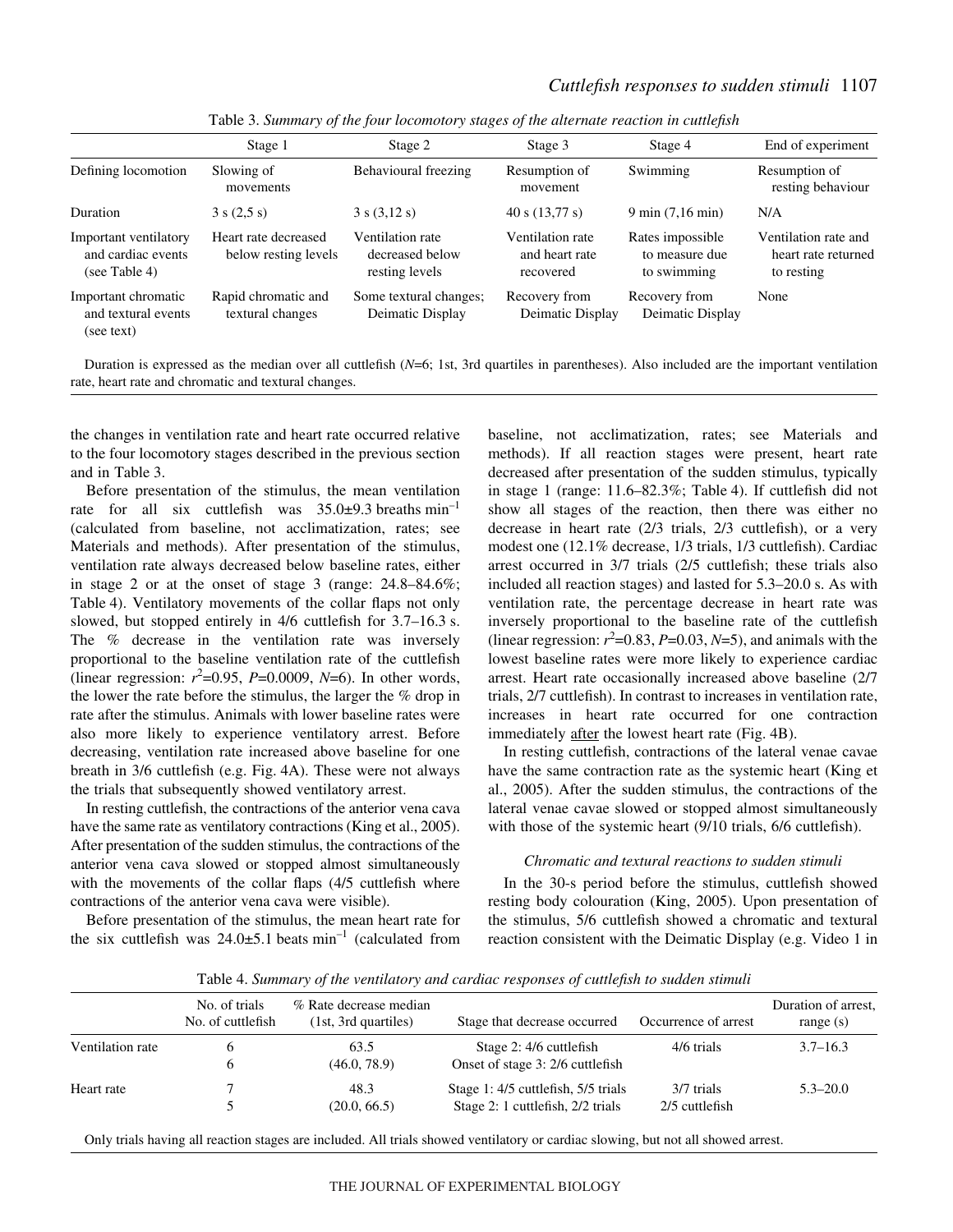supplementary material). The individual components of the Deimatic Display varied in duration and intensity both among trials on the same animal and among animals. Only one cuttlefish, #22, showed a chromatic response that was inconsistent with the Deimatic Display (he darkened in 2/4 trials). This cuttlefish also showed unusual postural responses (see next section).

To place the chromatic and textural reaction in a temporal framework, we investigated the stages at which different components of the chromatic and textural index appeared. Mantle spots (7/8 occurrences), Mantle paling (14/16 occurrences), and dark elements on the fins (18/19 occurrences) usually started in stage 1 of the reaction. Mantle smoothing started in stage 1 (2/5 occurrences) or stage 2 (3/5 occurrences). The different components often faded slowly, making end points difficult to determine. They started fading as early as stage 2 or as late as stage 4 (Table 3).

To assess the connection between the chromatic reactions and the ventilatory and cardiac reactions, we tested whether the chromatic and textural index was correlated to the same things as the physiological reactions, i.e. the presence of all reaction stages and the resting physiological rates. The chromatic and textural index ranged from 1–4 both when cuttlefish showed all reaction stages (20 trials) and when they skipped reaction stages (6 trials), i.e. the most intense chromatic and textural reactions were possible even when reaction stages were missing. When the average chromatic and textural index for an animal was compared to its average resting ventilation rate and its average resting heart rate, there was no correlation (linear regression: *vs* ventilation rate  $r^2$ =0.025, *P*=0.76, *N*=6; *vs* heart rate  $r^2$ =0.030, *P*=0.74, *N*=6). Unlike physiological responses to sudden stimuli, chromatic and textural responses were not tied to resting physiological rates.

### *Postural responses to sudden visual stimuli*

Besides changing their locomotion, ventilation and heart rates, and skin colour and texture, cuttlefish also changed their shape after seeing a sudden stimulus. We quantified the shape change of the anterior mantle (e.g. Video 2 in supplementary material) and the mid-mantle (e.g. Video 3 in supplementary material) and compared it to the other aspects of the reaction described above.

Measurements from the overhead behavioural video revealed that the mid-mantle and the arms both widened significantly during the cuttlefish alternate response (Table 5). Measurement of anterior mantle depth was possible only from the sonograms of 4/6 cuttlefish. In these, the anterior mantle always became shallower after the stimulus (4/4 cuttlefish, Table 5). In 3/6 cuttlefish, we were able to measure the crosssectional area of the mantle cavity (water space) beside the neck. This always increased (3/3 cuttlefish, Table 5). Therefore, decreasing mantle depth resulted in larger, not smaller, anterior mantle water spaces. Measurements from the sonograms of the systemic heart unexpectedly revealed that the mid-mantle sometimes became deeper after the stimulus (4/6 cuttlefish; range: 3.6–37.9%). In the other two cuttlefish, it became modestly shallower  $(-5.7\%$  and  $-6.3\%)$ . We could measure the area of the mid-mantle water space in 5/6 cuttlefish. This increased, often dramatically, in 4/5 cuttlefish (Table 5). In a fifth cuttlefish, #22, it stayed the same. This fifth cuttlefish, however, also showed the unusual chromatic responses (Mantle darkening) discussed in the last section. Given the high variability in area increases (range:  $0-175.3\%$ ) and the small sample size (*N*=5), the increase had only borderline significance (*t*=2.2, *t*<sub>crit</sub>=2.8, 0.05<*P*<0.10).

Overall, the change in mantle shape drew water into the anterior and mid-mantle. To facilitate discussion, the increase in mantle water volume will be called hyperinflation; the crosssectional areas measured were larger than the mantle inflation seen during normal ventilation. To understand the role that changes in mantle shape might play in the alternate reaction, we compared the degree of hyperinflation to other aspects of the response (decreases in heart rate, the chromatic and textural index and the reaction stages). Percentage hyperinflation of the mid-mantle was chosen because it was the most available descriptor of mantle shape change.

Hyperinflation and decreased heart rate could be related. The magnitude of hyperinflation was related to % decrease in heart rate, with borderline significance (linear regression:  $r^2=0.74$ , *P*=0.062, *N*=5; Fig. 5). Furthermore, maximum hyperinflation typically occurred when heart rates were falling or at their minimum (6/8 trials, 4/5 cuttlefish; however cuttlefish #26 showed maximum hyperinflation before any response in heart rate in 2/2 trials). Similar to the magnitude of cardiac

Table 5. *The percentage change in postural parameters measured before and after presentation of the stimulus*

|                                 | Median % change      |   | Paired-sample <i>t</i> test |         |
|---------------------------------|----------------------|---|-----------------------------|---------|
| Postural parameter              | (1st, 3rd quartile)  | N |                             |         |
| (a) Mid-mantle width            | 11.3(10.1, 12.6)     |   | 6.92                        | < 0.001 |
| (b) Arm width                   | 15.6(11.5,19.6)      |   | 5.89                        | < 0.005 |
| (c) Anterior mantle depth       | $-18.5(-17.1,-20.4)$ |   | 16.67                       | < 0.001 |
| (d) Anterior mantle cavity area | 8.7(8.3,15.6)        |   | 4.58                        | < 0.05  |
| (e) Mid-mantle depth            | $4.9(-5.7, 12.5)$    |   | 1.20                        | NS      |
| (f) Mid-mantle cavity area      | 70.7 (3.2, 164.0)    |   | 2.24                        | < 0.10  |

See Fig. 2 for an explanation of measured parameters.

Measurements that were larger after the presentation are positive; those that were smaller are negative.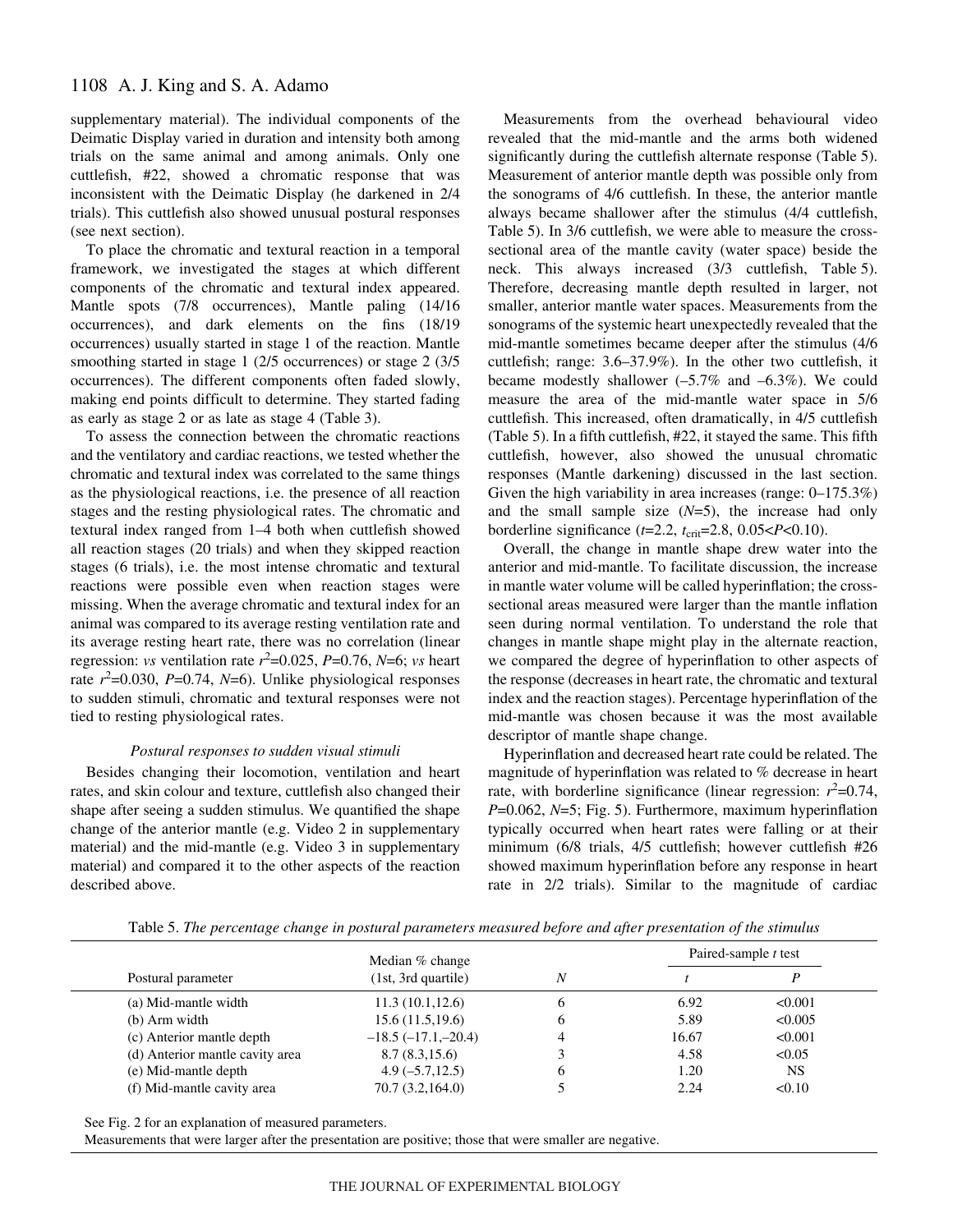

Fig. 5. The relationship between the % decrease in heart rate (HR) and % hyperinflation. Each point represents the averaged data of one animal. Open symbols indicate animals that missed reaction stages in 50% or more of trials, closed symbols indicate animals that showed all reaction stages in more than 50% of trials. The average chromatic index is represented by the shape of the symbol: circle=1, diamond=2, triangle=3, square=4. The outlying closed circle represents cuttlefish #22, who showed different chromatic (Mantle darkening) and postural responses from the other cuttlefish.

decreases, the magnitude of hyperinflation was greatest in trials with all reaction stages (Fig.  $5$ ).

The magnitude of the chromatic and textural index was not correlated to the magnitude of mid-mantle hyperinflation (linear regression:  $r^2$ =0.53,  $P$ =0.16,  $N$ =5; Fig. 5). Therefore, we have no evidence that chromatic and textural changes were related to locomotory changes, to ventilatory and cardiac changes, or to postural changes.

#### **Discussion**

Similar to several vertebrates and invertebrates (see Table 1) and introduction for references), cuttlefish decreased their ventilation rate and heart rate and exhibited behavioural freezing in response to sudden stimuli. Unlike other animals, cuttlefish also changed the colour and texture of their skin (elements of the Deimatic Display) during the response. Interestingly, the number of measured chromatic and textural changes was not related to any other measured parameter. This is perhaps not surprising considering that the Deimatic Display is believed to signal to a potential predator that it has been seen (Hanlon and Messenger, 1996). Such anti-predation signals may need to be sent regardless of the cuttlefish's ventilation rate, heart rate or posture. The intensity of the Deimatic Display is probably more dependant on what is appropriate to the external environment than to the internal environment of the cuttlefish.

In contrast, the % decreases in both ventilation rate and heart rate were inversely proportional to their resting rates; lower resting rates were associated with a larger percentage decrease in rate, while higher resting rates were associated with a smaller percentage decrease. This may seem counterintuitive because higher rates should have 'further to fall' during the response, by the Law of Initial Values (Richards, 1980). However, this phenomenon is not restricted to cuttlefish. Fish

(Ide and Hoffmann, 2002) and crabs (Cuadras, 1980) with elevated heart rates also show reduced drops in heart rate during the alternate response. Cuttlefish with high resting rates may have had high resting metabolic demands (e.g. during digestion, pathology or oogenesis) that necessitated continuous, elevated oxygen distribution. This, in turn, could have prohibited any decreases in heart rate or ventilation rate.

It is important to note that our results were obtained from resting cuttlefish that had been allowed to acclimatize for at least 2 h. It is possible that a longer acclimatization could have resulted in lower resting rates and in larger drops in ventilation and heart rates after the stimulus. By the same token, it is possible that non-resting cuttlefish (e.g. swimming, exploring, hunting) may have had lesser or different responses than the ones we observed. For example, they might have had a jetting response (fight or flight) instead of an alternate response.

Given the inverse relationship between the baseline rate and the magnitude of the ventilatory and cardiac reaction, it is important to use non-invasive techniques to study changes in the ventilatory and cardiac function during the alternate reaction in cephalopods. Our trials using ultrasound resulted in lower resting ventilation rates and heart rates than did experiments using some invasive techniques (Table 6). It is possible that we observed decreased heart rate during the alternate reaction while Chichery (Chichery, 1980) saw no change because his cuttlefish showed elevated resting heart rates (45–50 beats  $min^{-1}$  at 13°C *vs* our 24.0 $\pm$ 5.1 beats  $min^{-1}$  at 15°C). Unfortunately, the size and number of cuttlefish he used are not reported. Given the inverse relationship between size and heart rate (Chichery and Chanelet, 1972), it is possible that his animals were simply smaller than ours, rather than more stressed.

Ultrasound imaging was also useful because it allowed us to study many aspects of the alternate response simultaneously, including the reactions of the contractile veins. It is interesting that all venous contractions, as well as cardiac contractions, slowed or stopped during the cuttlefish alternate response. In cuttlefish, blood is returned to the systemic heart by the active contraction of the veins (King et al., 2005). Consequently, the heart might not be able to stop pumping unless the contractions of the upstream veins are also inhibited. More powerful ultrasound equipment (e.g. equipped with Doppler) will allow future studies to determine whether cardiac arrest resulted in circulatory standstill. Furthermore, as multiple aspects of the alternate response are studied simultaneously and across animal groups using non-invasive techniques, it will become apparent whether attributes other than decreased ventilation and heart rate are shared between animal groups. This might help us elucidate the function, if any, of this response.

In cuttlefish, it is unlikely that ventilation rate and heart rate decreased to increase crypsis (hypothesis 1, Table 2). Ventilation rate and heart rate decreased during different stages. Therefore, either the mantle or the heart was always a potential source of movement and noise. Furthermore, the decreases were accompanied by the sudden and obvious chromatic changes of the Deimatic Display. It is similarly unlikely that decreased ventilation rate and heart rate were due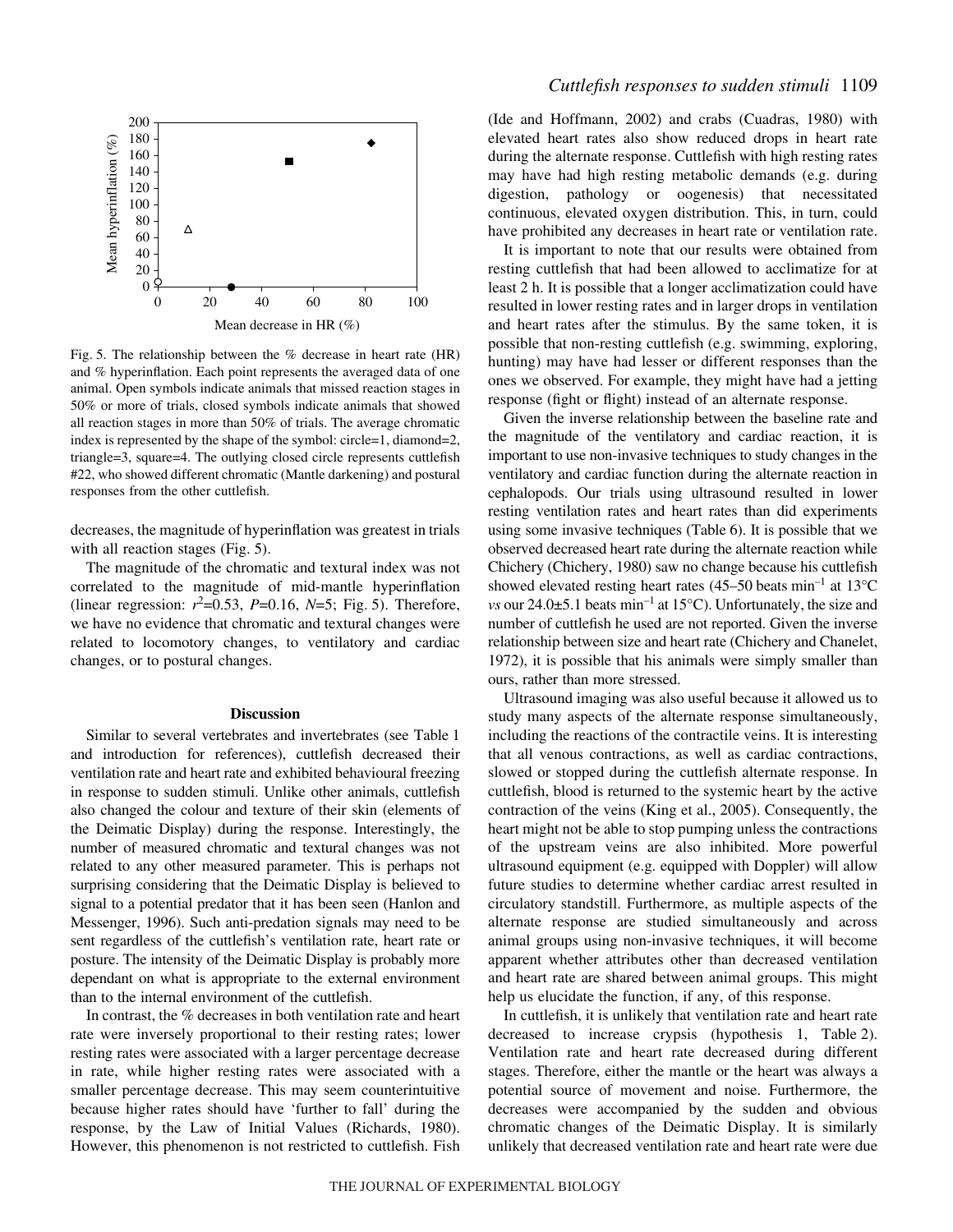| Study                                  | Technique                                     | Temperature<br>$(^{\circ}C)$ | Cuttlefish size<br>(mantle length, cm) | Reported rate  | Standardized rate |
|----------------------------------------|-----------------------------------------------|------------------------------|----------------------------------------|----------------|-------------------|
| Ventilation rate (breaths $min^{-1}$ ) |                                               |                              |                                        |                |                   |
| Present study                          | Non-invasive<br>(ultrasound)                  | 15                           | $15.5 - 18.5$                          | $35.0+9.2$     | $35.0+9.2$        |
| Boal and Ni, 1996                      | Non-invasive<br>(visual observation)          | $19 - 21$                    | $7.5 - 10.5$                           | 45             | 32.1              |
| Mislin, 1966                           | Invasive<br>(leads forced through mantle)     | $16 - 18$                    | $20 - 35$                              | $45\pm9$       | 39.3              |
| Bone et al., 1994                      | Invasive<br>(electrodes in mantle tissue)     | 18.5                         | $5.0 - 25.0$                           | $48 - 60$      | 42.6              |
| Heart rate (beats $min^{-1}$ )         |                                               |                              |                                        |                |                   |
| Present study                          | Non-invasive<br>(ultrasound)                  | 15                           | $15.5 - 18.5$                          | $24.0 \pm 5.1$ | $24.0 \pm 5.1$    |
| Chichery and Chanelet, 1972            | Invasive<br>(EKG leads)                       | 16                           | $13.6 - 20.0$                          | $20 - 30$      | 22.8              |
| Mislin, 1966                           | Invasive<br>(leads forced through cuttlebone) | $16 - 18$                    | $20 - 35$                              | $43\pm9$       | 35.8              |
| Chichery, 1980                         | Invasive<br>(EKG leads)                       | 13                           | Not reported                           | $45 - 50$      | 57.1              |

Table 6. *Resting ventilation and heart rates reported in this and previous studies on S. officinalis* 

Rates are standardized to our temperature of 15°C using previously calculated  $Q_{10}$  values (King et al., 2005). If size was reported in mass instead of in mantle length, the equivalent mantle length was interpolated (Forsythe et al., 1994). We did not standardize rates for size. However, larger animals are expected to have slower heart rates (Chichery and Chanelet, 1972).

to decreased metabolic rate during the cuttlefish alternate reaction (hypothesis 2, Table 2). In fact, electromyograms reveal that cuttlefish mantle muscle and head retractor muscles start a continuous and vigorous contraction during the alternate response (Chichery, 1980). This very likely increases metabolic demand during the response.

The most likely adaptive function of respiratory arrest is the need to prepare for flight. During the alternate response, cuttlefish almost always stopped mantle movements during hyperinflation, i.e. held their mantles full of more water than during normal ventilation. Chichery (Chichery, 1980) found similar results. The extra water held in the mantle during hyperinflation and subsequent immobility would be useful for jetting, should the cuttlefish then decide that it needed to flee. Jetting can follow the Deimatic Display if the stimulus (or predator) continues to approach (Hanlon and Messenger, 1996). Every jetting cycle is started by hyperinflation (Packard and Trueman, 1974), and if cuttlefish filled their mantles in advance, they could jet immediately when chromatic displays failed to deter a predator.

A disadvantage of sustained hyperinflation is that it requires the cuttlefish to 'hold its breath' and might also require cardiac inhibition. Not only did maximum hyperinflation coincide with falling or minimum heart rates, but trials with large amounts of hyperinflation also had large decreases in heart rate. During hyperinflation, the mantle expands and thins (Packard and Trueman, 1974) through contraction of the radial mantle muscles (Bone et al., 1994). It is possible that, similar to mammals (Guyton, 1991), muscle contraction compresses intramuscular

blood spaces. In cuttlefish, most capillaries run perpendicular to the radial muscles (Bone et al., 1981), and therefore would be compressed by radial muscle contraction. During intense radial muscle contraction, as is seen during hyperinflation (Bone et al., 1994), capillaries may be so compressed that blood flow through the mantle is almost stopped. If cardiac output remained constant, all pumped blood would be forced into the head and viscera of the cuttlefish, resulting in undesirable increases in intravascular pressure in those areas.

Further evidence supports the theory that small blood vessels in the mantle collapse during hyperinflation. First, our cuttlefish's anterior venae cavae and systemic hearts filled despite cardiac arrest, possibly because venous blood was being forced into them from the compressed intra-mantle blood spaces. Second, aortic blood pressures do not drop, but increase during cardiac arrest in the octopus *Enteroctopus dofleini* Wülker, indicating large increases in peripheral resistance during the alternate response (Johansen and Martin, 1962). Third, whenever octopods jet, even in the absence of startling stimuli, their hearts always stop (Johansen and Martin, 1962; Wells et al., 1987). Jetting requires strong muscular contraction of the mantle (Bone et al., 1994). Conversely, when an octopus moves using its arms, which does not require strong mantle contractions, heart rate increases rather than decreases (Wells et al., 1987). This suggests that movement alone does not necessitate a drop in heart rate, but instead that cardiac function appears to be interrupted by contractions of the radial muscles. Interrupted cardiac function is not seen in jetting squid (Wells et al., 1988; Shadwick et al., 1990). However,